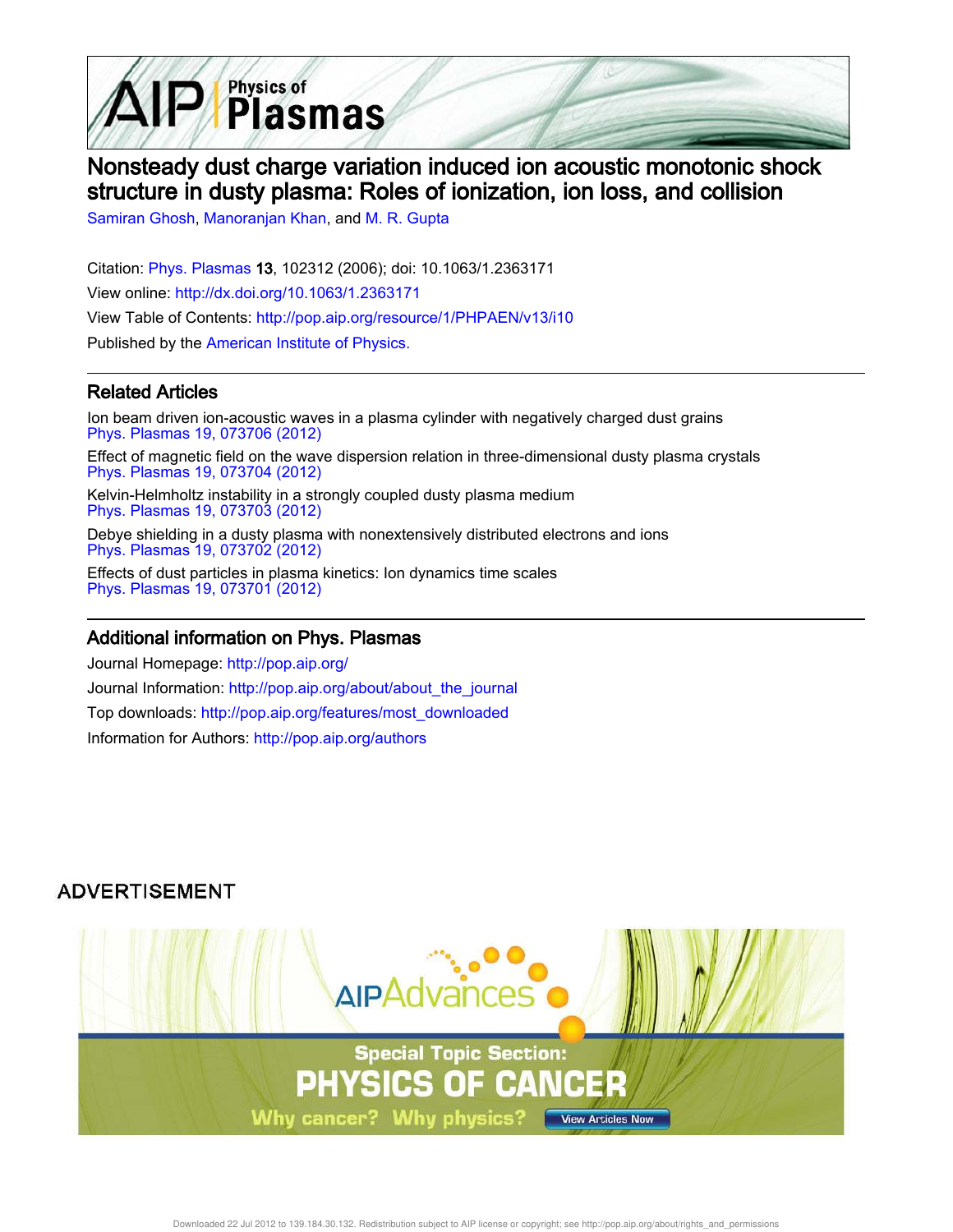## **Nonsteady dust charge variation induced ion acoustic monotonic shock structure in dusty plasma: Roles of ionization, ion loss, and collision**

Samiran Ghosh<sup>a)</sup>

*Government College of Engineering and Textile Technology, 4, Cantonment Road, Berhampore, Murshidabad 742101, West Bengal, India*

Manoranjan Khan

*Department of Instrumentation Science, Jadavpur University, Kolkata-700 032, India*

M. R. Gupta

*Centre for Plasma Studies, Faculty of Science, Jadavpur University, Kolkata 700 032, India*

Received 26 June 2006; accepted 19 September 2006; published online 31 October 2006-

The effects of nonsteady dust charge variation, ionization, ion loss, and collision on finite amplitude nonlinear ion acoustic wave are investigated in a complex (dusty) plasma. The dynamics of the nonlinear wave is governed by a Burger equation with linear damping or growth term. The anomalous dissipation originating from the nonsteady dust charge variation is responsible for the Burger term, whereas the other dissipative mechanisms (ionization, ion loss, and collision) are responsible for the linear damping (collision and ion loss are the dominant) or growth term (ionization is the dominant). Analytical approximate time evolution solution reveals that the wave possesses monotonic shock structure with exponentially growing or decaying wave amplitude. Its implications in gas discharge laboratory plasma are discussed. © *2006 American Institute of Physics*. DOI: 10.1063/1.2363171

#### **I. INTRODUCTION**

A complex (dusty) plasma is a highly dissipative plasma medium consisting of several charged components (electrons, ions, and dust grains) and the neutral component. The laboratory gas discharge weakly ionized complex (dusty) plasma is a strongly nonequilibrium plasma medium, where ionization, recombination, and particle loss (electron-ion loss due to attachment on the dust grains) processes play an essential role to define a stationary state in this plasma medium.<sup>1,2</sup> It was found by Akhiezer *et al.*<sup>3</sup> and Johnson *et al.*<sup>4</sup> that ionization causes instability of ion acoustic wave in a dust free low density gas discharge plasma. Later it was found that in the presence of a significant background pressure of neutrals dust ion acoustic wave (DIAW) (Ref. 5) in the short wavelength limit and dust acoustic wave (DAW)  $(Ref. 6)$  in the long wavelength limit are often excited due to ionization $7-9$  in a gas discharge weakly ionized dusty plasma.

Dust grains immersed in a plasma can exhibit selfconsistent charge variations in response to the surrounding plasma oscillations and thus become a time dependent dynamical variable like density, velocity, potential, etc. As a consequence of the nonsteady dust charge variations, there arises an anomalous dissipation which causes collisionless, non-Landau damping of the linear plasma modes, $10$  whereas in the nonlinear regime this anomalous dissipation causes a new kind of shock wave in dusty plasma.<sup>11–14</sup> It was found that in the small amplitude limit for small but finite value of  $\omega_{ch}$  (= $\omega_{pi}/\nu_{ch}$ ) ( $\omega_{pi}$  is the ion oscillation frequency and  $\nu_{ch}$  is the dust charging frequency),  $13$  the unsteady dust charge variations induced anomalous dissipation causes generation of an ion acoustic shock wave described by the Korteweg-de Vries Burger equation in a dusty plasma. This occurs in the absence of ionization, collision, and particle losses. On the other hand it has been seen recently that if the dust charge variation effect is ignored, the balance between nonlinearity and dispersion leads to the generation of a weakly dissipative ion acoustic solitary wave governed by a modified form of the Korteweg-de Vries (KdV) equation<sup>15</sup> when effects due to ionization, collisions, and particle losses are taken into account.

However, in this paper the nonlinear propagation characteristics of DIAW are investigated incorporating the effects of nonsteady dust charge variations, ionization, collision, and particle loss. In contrast to the assumption  $\omega_{ch} \ll 1$ , but  $\neq 0$ , <sup>13</sup>, here it is assumed that  $\omega_{ch}$  is finite. Also it is assumed that the frequencies of ionization, ion loss, and ion-neutral collision are small compared to ion oscillation frequency  $(\omega_{pi})$ .

The manuscript is organized in the following manner. Formulation of the problem including the basic assumptions and equations are described in Sec. II. The nonlinear evolution equation using the reductive perturbation technique is derived in Sec. III. The analytical solution of the nonlinear equation is derived in Sec. IV. Section V contains the numerical solution related to gas discharge dusty plasma. The findings of the present investigation are summarized in Sec. VI.

#### **II. FORMULATION OF THE PROBLEM: BASIC ASSUMPTIONS AND EQUATIONS**

The following basic assumptions are made that will help to formulate the physical problem and to find the explicit

1070-664X/2006/1310/102312/6/\$23.00 **13**, 102312-1 © 2006 American Institute of Physics

a)Electronic mail: sran\_g@yahoo.com final results: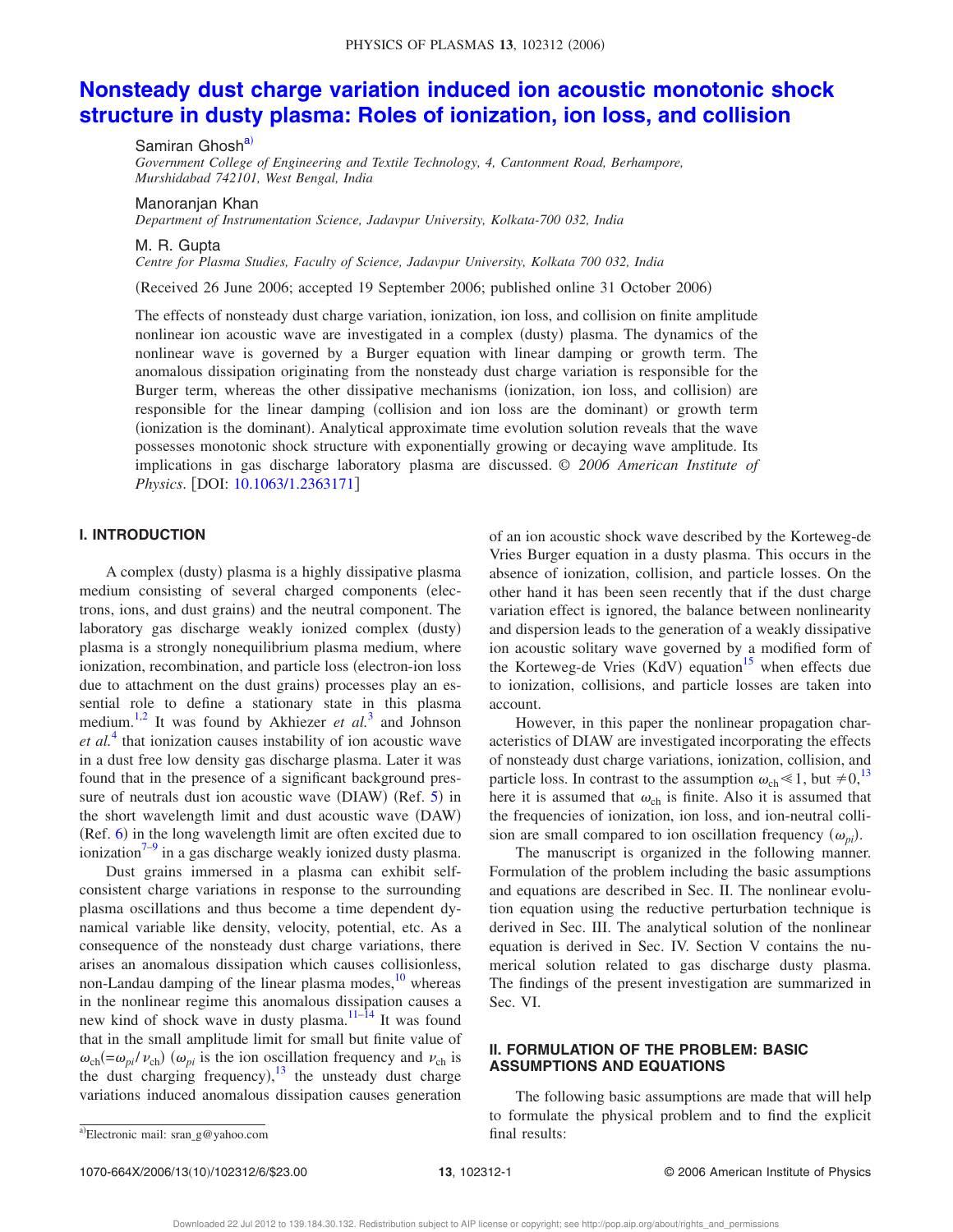(a) The neutrals and also dust grains are immobile, i.e., the dynamics of both the neutrals and dust grains are neglected as the mass per unit volume of both are much larger than that of the plasma. The dust grains are negatively charged and the charge varies continuously with time.

(b) At far upstream, i.e., at *x*→−∞, there is a neutral fluid flow velocity  $v_0$  where the plasma is assumed to be in its equilibrium state defined by  $\phi = 0$ ;  $n_e = n_{e0}$ ,  $n_i = n_{i0}$ ,  $n_d = n_{d0}$ , and  $q_d = -z_d e$  so that the plasma is quasineutral

$$
n_{e0} + z_d n_{d0} = n_{i0}.\tag{1}
$$

(c) It is assumed that electron collisional mean free path is much greater than the wave characteristic length (here ion Debye length  $\lambda_{D_i}$  so that electrons are Boltzmann distributed. Hence the electron number density is given by

$$
n_e = n_{e0} \exp(\Phi),\tag{2}
$$

where  $\Phi = e\phi/T_e$ ,  $T_e$  is the electron temperature.

(d) The dust grains are negatively charged due to plasma currents [electron current  $(I_e)$  and ion current  $(I_i)$ ]. The normalized expressions for  $I_e$  and  $I_i$  for spherical dust grains with radius  $r_0$  are <sup>16</sup>

$$
I_e = -\pi r_0^2 e \sqrt{\frac{8T_e}{\pi m_e}} n_{e0} \exp[\Phi + z(-1 + Q)], \qquad (3)
$$

$$
I_i = \pi r_0^2 e \sqrt{\frac{8T_i}{\pi m_i}} n_{i0} N \left[ \left( \chi(y) + \frac{z \psi(y)}{\sigma_i} \right) - \frac{z \psi(y)}{\sigma_i} Q \right], \quad (4)
$$

where  $T_i$  is the ion temperature,  $N = n_i / n_{i0}$ ,  $\sigma_i = T_i / T_e$ ,  $Q = Q_d/z_d e$ , and  $z = z_d e^2/4\pi\epsilon_0 r_0 T_e$  is the nondimensional dusty plasma parameter. The charge on the dust grain is  $q_d = -z_d e + Q_d$ ,  $Q_d$  is the fluctuating dust charge. Also

$$
\chi(y) = \frac{\sqrt{\pi}}{4} \frac{(1+2y^2)}{y} \operatorname{erf}(y) + \frac{1}{2} e^{-y^2}; \quad \psi(y) = \frac{\sqrt{\pi}}{2} \frac{\operatorname{erf}(y)}{y},\tag{5}
$$

where erf(y)=2/ $\sqrt{\pi} \int_0^y e^{-p^2} dp$  is the error function,  $y = v_0/V_{ti}$ and  $V_{ti} = \sqrt{T_i/m_i}$  is the ion thermal velocity.

(e) The new ions are created through ionization of neutral gas by fast electrons. The ion creation term  $Q_i = \sigma(\Phi) n_n \Psi$ ,<sup>7</sup> where  $\sigma(\Phi)$  = ionization cross section,  $\Psi$ =the flux of ionizing electrons (whose density is much smaller than the density of the thermal electrons). The normalized ion creation term  $\overline{Q}_i = Q_i/n_{i0}\omega_{pi}$  is given by<sup>15</sup>

$$
\overline{Q}_i = \overline{Q}_{i0} \left[ 1 + \frac{\Delta \sigma}{\sigma_0} \Phi + \frac{1}{2\sigma_0} \left( \frac{d^2 \sigma}{d \Phi^2} \right)_0 \Phi^2 + \cdots \right],
$$
 (6)

where  $\Delta \sigma = (d\sigma/d\Phi)_0$ ,  $\sigma_0$  and  $Q_{i0} = n_n \sigma_0 \Psi$  are the values of  $\sigma$  and  $\dot{O}$ *i* at  $\Phi$ =0.

(f) The ions are lost from the ion fluid because of the attachment on the dust grains within the plasma (the ions colliding with the dust grains are lost from the ion fluid). The ion flux onto the dust grains is  $I_i/e$  and therefore the ion loss term (the number of ion loss per unit volume per time)  $Q_l = I_l n_{d0}/e$ . Thus with the help of (4) the normalized ion loss term  $\overline{Q}_l = Q_l / n_{i0} \omega_{pi}$  can be estimated as

$$
\overline{Q}_l = \frac{I_i}{en_{i0}\omega_{pi}} n_{d0} = \overline{\nu}_L N \left[ 1 - \frac{z\psi(y)Q}{z\psi(y) + \sigma_i \chi(y)} \right]; \quad \overline{\nu}_L = \frac{\nu_L}{\omega_{pi}}.
$$
\n(7)

The ion loss frequency  $\nu_L = (n_{d0}/en_{i0})I_{i0}$  can be expressed as

$$
\nu_L = \frac{r_0}{\sqrt{2\pi}} \frac{\omega_{pi}^2 (z\psi(y) + \sigma_i \chi(y))(\delta - 1)}{z\delta}; \quad \delta = \frac{n_{i0}}{n_{e0}}.
$$
 (8)

On the basis of the above assumptions, the nonlinear dynamics of the one-dimensional DIAW in a complex plasma with relative ion fluid velocity  $V=V_i-V_0$  ( $V_i$  and  $V_0$ are the normalized ion fluid and background neutral fluid flow velocities) is governed by the following normalized equations:

$$
\partial_T N + \partial_X (N V) = \overline{Q}_i - \overline{Q}_l, \tag{9}
$$

$$
N(\partial_T V + V \partial_X V) = -N \partial_X \Phi - \sigma_i \partial_X N - \overline{\nu}_{in} NV - \overline{Q}_i V, \quad (10)
$$

$$
\delta \partial_X^2 \Phi = \exp(\Phi) - \delta N - (\delta - 1)(-1 + Q). \tag{11}
$$

Normalizations are defined as follows:  $T = \omega_{pi}t$ ,  $X = x/\lambda_{D_i}$  $V(V_i, V_0) = v(v_i, v_0) / c_i, \ \lambda_{D_i} = \sqrt{\epsilon_0 T_e / n_{i0} e^2}$  is the ion Debye length,  $\omega_{pi} = \sqrt{n_{i0}e^2/\epsilon_0 m_i}$  is the ion plasma frequency, and  $c_i = \sqrt{T_e/m_i}$  is the ion acoustic speed, respectively. In the ion momentum conservation equation  $(10)$ ,  $\bar{v}_{in}$  is the normalized (normalized by  $\omega_{pi}$ ) ion-neutral collision frequency. The ion continuity equation  $(9)$  shows that at equilibrium  $\overline{Q}_{i0} = \overline{Q}_{l0} \Rightarrow \overline{Q}_{i0} = \overline{\nu}_L.$ 

The normalized dust charge variable *Q* is determined by the following normalized (OML) dust charging equation

$$
\omega_{\rm ch} \partial_T Q = \frac{(I_e + I_i)}{\nu_{\rm ch} z_d e} = \beta_{\rm ch} \left[ N \left( 1 - \frac{z \psi(y) Q}{z \psi(y) + \sigma_i \chi(y)} \right) - \exp(\Phi + z Q) \right],
$$
\n(12)

where  $\omega_{ch} = \omega_{pi}/\nu_{ch}$ ,  $\beta_{ch} = z\psi(y) + \sigma_i \chi(y)/z((1+z)\psi(y))$ <br>+  $\sigma_i \chi(y)$  and  $\nu_{ch} = r_0/\sqrt{2\pi(\omega_{pi}^2/V_{ti})z\psi(y)} + \sigma_i \chi(y)/z\beta_{ch}$  is the dust charging frequency.

#### **III. MODIFIED FORM OF THE BURGER EQUATION**

To derive the nonlinear evolution equation using the reductive perturbation technique, the independent variables are stretched as

$$
\xi = \epsilon (X - \Lambda T); \quad \tau = \epsilon^2 T,\tag{13}
$$

where  $\Lambda = V_{ph} - V_0$ ,  $V_{ph}$  is the normalized phase velocity of the linear DIAW and  $\epsilon$  is a small parameter characterizing the strength of the nonlinearity. The dependent variables are expanded as

$$
f = f^{(0)} + \epsilon f^{(1)} + \epsilon^2 f^{(2)} + \cdots,
$$
 (14)

where  $f = N$ ,  $V$ ,  $\Phi$ ,  $Q$ ;  $f^{(0)} = 1$  for  $f = N$  and  $f^{(0)} = 0$  for  $f = \Phi, Q, V$ .

To make the nonlinear perturbation consistent with  $(13)$ and (14), the following assumptions and scalings are made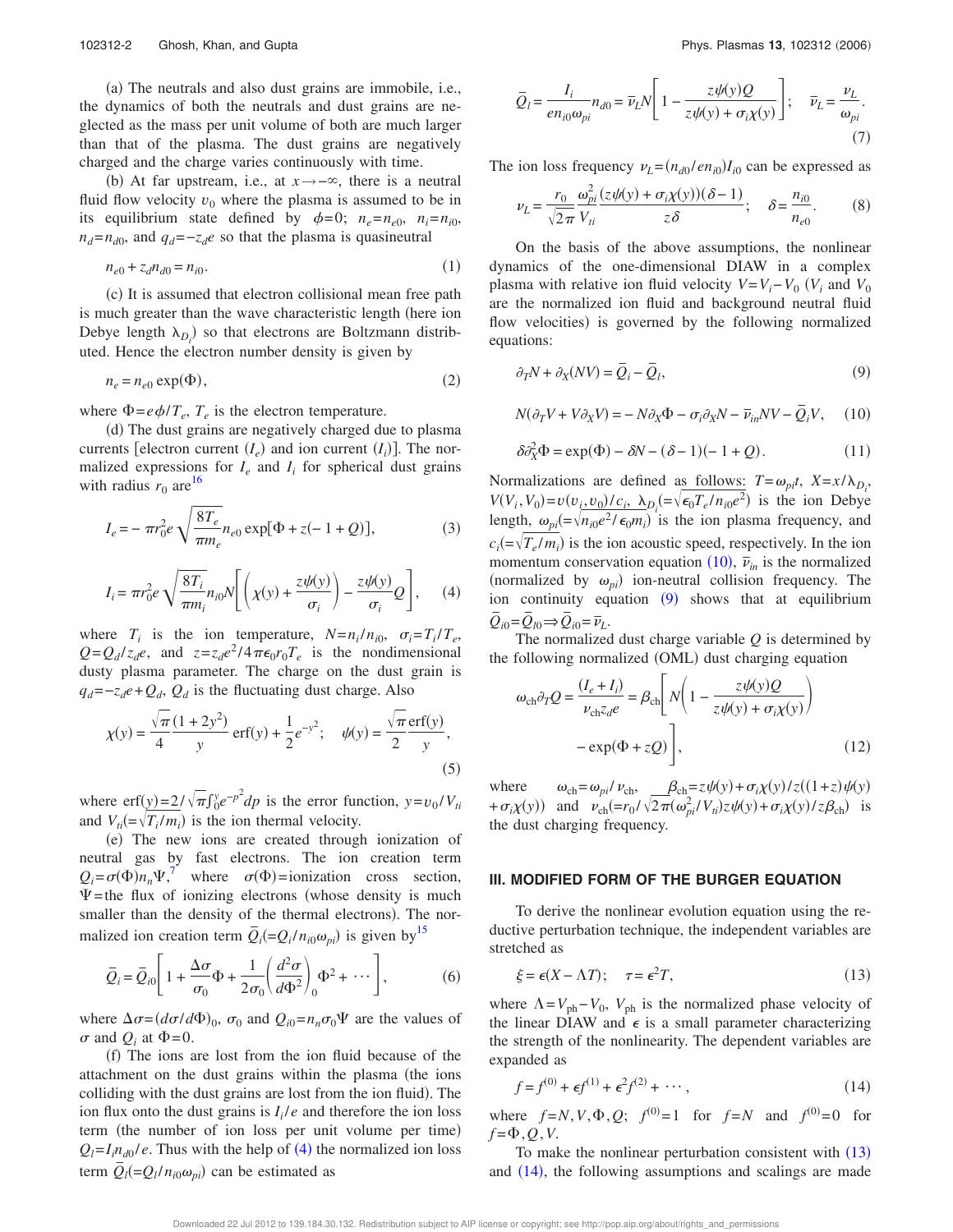later in the numerical section, the validity of these physical assumptions are justified on the basis of plasma parameters relevant to laboratory experiment):

(i) The ratio of the ion oscillation frequency  $(\omega_{pi})$  to dust charging frequency  $(\nu_{ch})$  is large but finite, i.e.,  $\omega_{\rm ch} = \omega_{\rm pi}/v_{\rm ch}$  is finite.

(ii) The ion loss frequency  $(\nu_L)$  is small compared to the ion oscillation frequency, i.e.,  $\overline{v}_L = v_L / \omega_{pi} \le 1$  and hence it is assumed that  $\overline{\nu}_L \sim O(\epsilon^2)$ .

(iii) The ion-neutral collision frequency  $(\nu_{in})$  is small compared to ion oscillation frequency, i.e.,  $\bar{v}_{in} = v_{in}/\omega_{pi} \le 1$ and hence it is assumed that  $\overline{v}_{in} \sim O(\epsilon^2)$ .

Introducing  $(13)$  and  $(14)$  into Eqs.  $(2)-(12)$  and using the assumptions (i), (ii), (iii), the following relations to lowest order in  $\epsilon$  are obtained:

$$
V^{(1)} = \Lambda N^{(1)}; \quad \Phi^{(1)} = \Lambda V^{(1)} - \sigma_i N^{(1)},
$$
  
\n
$$
\Phi^{(1)} = \delta N^{(1)} + (\delta - 1)Q^{(1)}; \quad Q^{(1)} = \beta_{\rm ch}(N^{(1)} - \Phi^{(1)}).
$$
\n(15)

The above set of Eqs.  $(15)$  self-consistently yields the following linear wave phase velocity:

$$
\Lambda = -\sqrt{\sigma_i + \frac{\delta + \beta_{\rm ch}(\delta - 1)}{1 + \beta_{\rm ch}(\delta - 1)}} \Rightarrow V_{\rm ph} = V_0
$$

$$
-\sqrt{\sigma_i + \frac{\delta + \beta_{\rm ch}(\delta - 1)}{1 + \beta_{\rm ch}(\delta - 1)}}.
$$
(16)

Here, the minus sign is considered because of the fact that for the generation of the shock wave, the plasma flow  $V_0$  at far upstream is greater than the wave phase velocity  $V_{\text{ph}}$ . Finally, for the nontrivial solution, the usual perturbational analysis yields the following nonlinear Burger equation with a linear damping or growth term in the lowest order fluctuation:

$$
\partial_{\tau} N^{(1)} + \alpha N^{(1)} \partial_{\xi} N^{(1)} + \Gamma N^{(1)} = \mu_{\rm ch} \partial_{\xi}^2 N^{(1)},\tag{17}
$$

where

$$
\mu_{ch} = \frac{1}{2} \frac{\omega_{ch} \beta_{ch} (\delta - 1)^2}{(1 + \beta_{ch} (\delta - 1))^2},
$$
\n(18)

$$
\alpha = \frac{1}{2\Lambda} \left[ 2\sigma_i + \frac{\delta + \beta_{\text{ch}}(\delta - 1)}{1 + \beta_{\text{ch}}(\delta - 1)} \left( 3 - \frac{\delta + \beta_{\text{ch}}(\delta - 1)}{1 + \beta_{\text{ch}}(\delta - 1)} \right) + \alpha_{cv} \right],
$$
\n(19)

where

$$
\alpha_{cv} = \frac{2z\beta_{\rm ch}^2(\delta - 1)}{(1 + \beta_{\rm ch}(\delta - 1))^3} \left[ \delta + \left( 1 - \frac{z}{2} \right) \beta_{\rm ch}(\delta - 1) + \frac{\psi(y)(1 + \beta_{\rm ch}(\delta - 1))}{z\psi(y) + \sigma_i \chi(y)} \right]
$$
(20)

and

where

$$
\Gamma = \frac{\overline{\nu}_{\text{in}} + \gamma_{\text{loss}} - \gamma_{\text{ion}}}{2},\tag{21}
$$

$$
\gamma_{\text{loss}} = \overline{\nu}_L \left[ 2 + \frac{z \psi(y) \beta_{\text{ch}}(\delta - 1)}{(z \psi(y) + \sigma_i \chi(y))(1 + \beta_{\text{ch}}(\delta - 1))} \right];
$$
  

$$
\gamma_{\text{ion}} = \overline{\nu}_L \frac{\Delta \sigma}{\sigma_0} \frac{(\delta + \beta_{\text{ch}}(\delta - 1))}{(1 + \beta_{\text{ch}}(\delta - 1))}.
$$
 (22)

Expression  $(18)$  shows that the Burger term in  $(17)$  is proportional to  $\omega_{ch}$  (= $\omega_{pd} / \nu_{ch}$  and  $\delta \neq 1$ ), arises due to the nonsteady dust charge variations [Eq. (12)]. Also for  $\delta=1$ ,  $\mu_{ch}=0$ . This is expected because of the fact that in the absence of dust grains, i.e., for the effectively two component electron-ion plasma there is no possibility of dust charge variations. Also for  $\omega_{ch} = \omega_{pi}/\nu_{ch} \approx 0 \Rightarrow \mu_{ch} \approx 0$  (no Burger term). Hence the Burger term which is responsible for the generation of shock wave originates from the nonsteady dust charge variation under the assumption that  $\omega_{ch} = \omega_{pi}/\nu_{ch}$  is finite.

The presence of the term  $\alpha_{cv}$  in the expression of coefficient of nonlinearity  $\alpha$  [Eq. (19)] shows that the dust charge variations modify the nonlinearity of the ion acoustic wave in dusty plasma as  $\alpha_{cv} \propto \beta_{ch}$  [Eq. (20): as Eqs. (12) and (15) show that  $Q^{(1)} \propto \beta_{ch}$ . In the absence of dust grains it vanishes ( $\delta=1$  implies no dust charge variations  $\Rightarrow \alpha_{cv}=0$ ).

Also the expression for  $\Gamma$  [Eq. (21)] shows that the third term in the LHS of the modified form of the Burger equation  $(17)$  represents the effects of collision, ion loss, and ionization. In the absence of collision, ion loss, and ionization,  $\Gamma$ =0 and we recover the Burger equation for dust ion acoustic shock wave.

Hence, Eq.  $(17)$  shows that the finite amplitude nonlinear ion acoustic wave in complex plasma is governed by a modified form of Burger equation and collision, ion loss, and ionization are responsible for the modification.

#### **IV. ANALYTICAL APPROXIMATE TIME EVOLUTION SOLUTION**

The presence of the Burger term in Eq.  $(17)$  implies the possibility of the existence of a shock wave provided at far upstream the plasma flow  $V_0$  is greater than the wave phase velocity  $V_{\text{ph}}$ . In the absence of collision, ion loss, and ionization, i.e., for  $\Gamma = 0$ , Eq. (17) reduces to the well-known Burger equation and one can easily find the stationary wave solution of the Burger equation [Eq.  $(17)$  with  $\Gamma=0$  and  $\alpha = -|\alpha|$  in the following form:

$$
N^{(1)} = N\left(1 + \tanh\frac{\eta}{L_w}\right); \quad L_w = \frac{2\mu_{\text{ch}}}{|\alpha|N},\tag{23}
$$

where  $\eta = \xi + V_f \tau$ ,  $V_f = N|\alpha|$  is the shock velocity, *N* is the shock amplitude, and  $L_w$  is the shock width.

To find the effects of collision, ion loss, and ionization, i.e., for  $\Gamma \neq 0$ , we assume the solution of the modified form of the Burger equation (17) in the following slow time  $(\tau)$ dependent form:

$$
N^{(1)} = N(\tau)(1 + \tanh \beta(\tau) \eta(\tau)); \quad \eta(\tau) = \xi + \theta(\tau), \quad (24)
$$

where  $d\theta/d\tau$ =shock velocity. To avoid the secular terms (terms proportional to  $\xi$ ), we assume that the time  $(\tau)$  variations of  $\beta(\tau)$  is negligible so that  $d\beta(\tau)/d\tau \approx 0$ . Finally sub-

Downloaded 22 Jul 2012 to 139.184.30.132. Redistribution subject to AIP license or copyright; see http://pop.aip.org/about/rights\_and\_permissions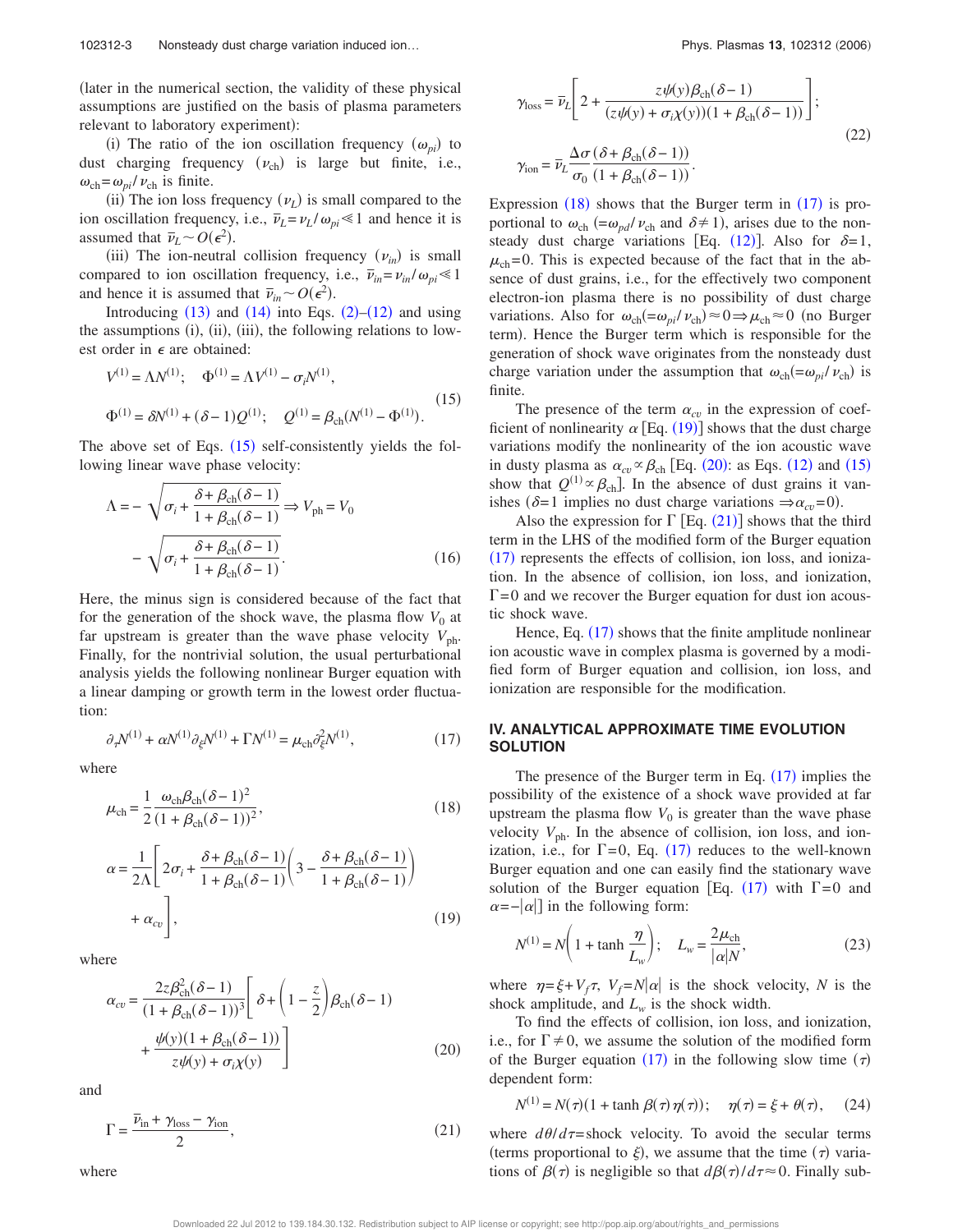

FIG. 1. Variations of the ratio of ion oscillation frequency to dust charging frequency  $\omega_{ch} = \omega_{pi}/\nu_{ch}$  with ion-electron density ratio  $\delta = n_{i0}/n_{e0}$ . The solid curve is for  $y=4$  and the dotted curve is for  $y=8$ .



FIG. 2. Variations of the ratio of ion loss frequency to ion oscillation frequency  $\bar{\nu}_L = \nu_L / \omega_{pi}$  with  $\delta$ . The different curves are labelled as Fig. 1.

#### **V. NUMERICAL ANALYSIS AND DISCUSSIONS**

stituting this solution in Eq.  $(17)$  and equating the coefficients of different powers of  $\tanh \beta(\tau) \eta(\tau)$  to zero, we obtain

$$
N(\tau) = N_0 e^{-\Gamma \tau}; \quad \theta(\tau) = \frac{|\alpha| N_0}{\Gamma} (1 - e^{-\Gamma \tau}), \tag{25}
$$

where  $\beta(\tau) = |\alpha| N(\tau) / 2\mu_{ch}$  and  $N_0 = N(\tau = 0)$  is the initial amplitude/intensity of the shock. Also taking the limit  $\Gamma \rightarrow 0$  of (25) one can recover the solution (23), i.e., the solution of the Burger equation. The solution  $(24)$  together with  $(25)$  of the modified form of the Burger equation [Eq. (17)] shows that the shock amplitude  $N(\tau)$  and shock velocity  $d\theta/d\tau = |\alpha|N(\tau)$  decreases (increases) exponentially with time  $\tau$  according to  $\Gamma > 0 \, \text{and}$  On the other hand the shock width  $L_w = \beta(\tau)^{-1} = 2\mu_{ch}/|\alpha|N(\tau)$  behaves conversely and hence the product of the shock amplitude and shock width  $[N(\tau)L_w=2\mu_{ch}/|\alpha|$  is time  $(\tau)$  independent] is constant as shock propagates from the upstream to the downstream side.

In the expression of  $\Gamma$  [Eq. (21)], the contributions of the ion-neutral collision  $(\bar{\nu}_{in})$ , and ion loss ( $\gamma_{loss}$ ) are positive thus leading to wave damping, whereas, the ionization effect  $(\gamma_{\text{ion}})$  leads to wave growth as it is negative. However, the combined action of all the dissipative mechanisms reveal the following criteria for growth  $(\Gamma < 0)$  or damping  $(\Gamma > 0)$ :

$$
\Gamma < 0 \Rightarrow \bar{\nu}_{in} \\
+ \bar{\nu}_{L} \bigg[ 2 + \frac{z \psi(y) \beta_{\rm ch}(\delta - 1)}{(1 + \beta_{\rm ch}(\delta - 1))(z \psi(y) + \sigma_{i} \chi(y))} \bigg] \\
< 5 \bar{\nu}_{L} \frac{\Delta \sigma}{\sigma_{0}} \bigg( \frac{\delta + \beta_{\rm ch}(\delta - 1)}{1 + \beta_{\rm ch}(\delta - 1)} \bigg). \tag{26}
$$

This shows that the shock wave becomes damped when collision and ion loss are the dominant dissipative processes and it becomes unstable when the production process (ionization) is the dominant dissipative process.

For numerical computations, we use the following representative plasma parameters related to gas discharge laboratory plasma:<sup>4,7</sup> ion mass  $m_i \sim 6.69 \times 10^{-26}$  kg, ion density  $n_{i0} \sim 10^{17} \text{ m}^{-3}$ , ion temperature  $T_i \sim 0.3 \text{ eV}$ , neutral atom density  $n_n \sim 1.12 \times 10^{22}$  m<sup>-3</sup>, neutral atom temperature  $T_n \sim 0.03$  eV, electron temperature  $T_e \sim 3$  eV, and dust grain radius  $r_0 \sim 5 \mu m$ . The ion-electron number density  $\delta$ (= $n_{i0}/n_{e0}$ ) as a function of nondimensional dusty plasma parameter *z* is given by the following equilibrium current balance equation

$$
\delta = \frac{\sqrt{\sigma_i}}{z\psi(y) + \sigma_i \chi(y)} \sqrt{\frac{m_i}{m_e}} e^{-z}; \quad z = \frac{z_d e^2}{4\pi\epsilon_0 r_0 T_e},\tag{27}
$$

where  $\psi(y) \sim 0.222$ ,  $\chi(y) \sim 3.66$  for  $y = v_0/V_{ti} = 4$  and  $\psi(y)$  $\sim$  0.111,  $\chi(y)$   $\sim$  7.15 for *y*=8. Solving this equation  $\delta = \delta(z)$ , the values of  $\omega_{ch}$  and  $\overline{\nu}_L$  are drawn in Figs. 1 and 2 for different  $\delta$  and *y*. Also for the above mentioned plasma parameters  $\overline{\nu}_{in} = \nu_{in}/\omega_{pi} \rightarrow 7.2 \times 10^{-2}$ . This value of  $\overline{\nu}_{in}$  and the values of the  $\omega_{ch}$ ,  $\overline{v}_L$  (Figs. 1 and 2) justify assumptions and scalings of (i), (ii), and (iii) in Sec. II, on the basis of which the reductive perturbation analysis is performed.

Figures 1 and 2 show that with the increase of  $y = v_0/V_{ti}$  (i.e., with the increase of plasma flow) and  $\delta$  [i.e., with the decrease of *z* by Eq. (27)] both  $\omega_{ch}$  and  $\overline{\nu}_L$  increases.

The variations of damping or growth term  $\Gamma$  [Eq. (21)] with  $\delta$  are depicted in Fig. 3. Both curves (solid and dotted) show that for  $\Delta \sigma / \sigma_0 = 5$ , collision and ion loss dominate over ionization ( $\Gamma$ >0) for lower values of  $\delta$  (higher values of *z*) but for higher values of  $\delta$  (lower values of *z*) the latter dominates over the former  $(\Gamma < 0)$ . The comparative study between the two curves (solid and dotted) in Fig. 3 show that in the case of  $\Gamma < 0$ , i.e., in the case of growth, the growth rate is large for higher values of *y* (dotted curve) than the lower values (solid curve).

In the case of  $\Gamma > 0$ , i.e., when ion-neutral collision and ion loss due to attachment on the dust grains are the dominant processes, the dynamical behavior of the approximate solution  $\left[Eq. (24)\right]$  of the modified form of the Burger equa-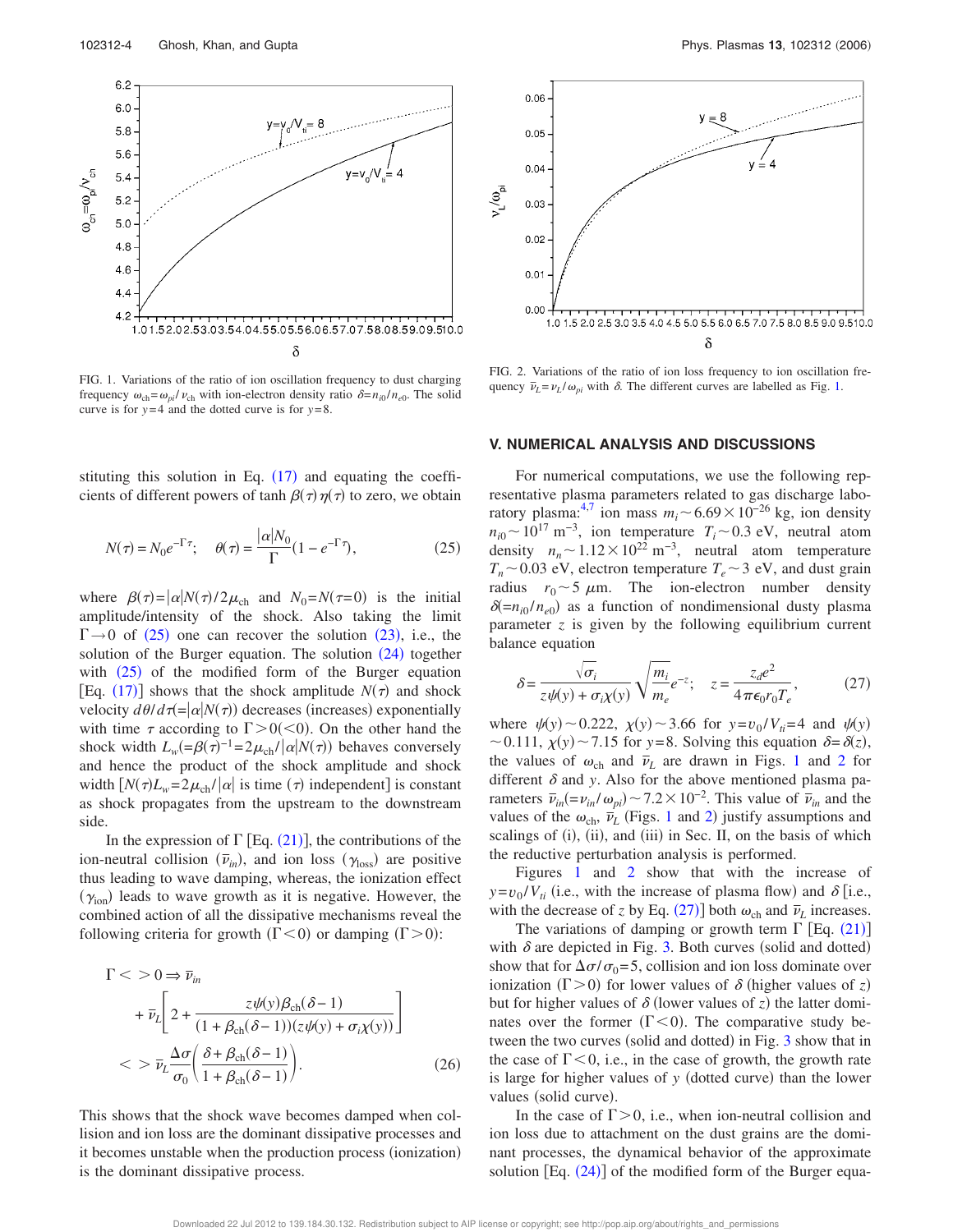

FIG. 3. Variations of  $\Gamma$  [Eq. (21)] with  $\delta$  for relative change of ionization cross section  $\Delta \sigma / \sigma_0 = 5$ . The different curves are labelled as Fig. 1.

tion  $[Eq. (17)]$  is shown in Fig. 4. It is seen that the shock amplitude  $N(\tau)$  decays with time  $\tau$  and the damped shock moves with a gradually diminishing velocity. As a result, it will propagate only a finite distance  $L \sim |\alpha| N_0 / \Gamma \sim 1.04$  $\times 10^3$  µm before it dies out  $\lceil \tau \rightarrow \infty \rceil$ .

On the other hand, in the case of  $\Gamma < 0$ , i.e., when ionization is the dominant process, the dynamical behavior represented by the approximate solution  $[Eq. (24)]$  is exhibited in Fig. 5. The figure shows that the shock amplitude  $N(\tau)$ grows with time  $\tau$  and the shock moves with a gradually increasing velocity. However, for large  $\tau$  the assumption of the weak time variation is violated as  $dN/d\tau$  being proportional to  $\Gamma N(\tau)$  is no longer small as  $N(\tau)$  becomes large so that solution (24) is invalidated for  $\Gamma < 0$  and  $\tau \rightarrow \infty$ .

#### **VI. SUMMARY**

The results obtained in this investigation can be summarized as follows:



FIG. 4. Monotonic shock structure of ion number density  $N^{(1)}$  [Eq.  $(24)$ ] for  $\Gamma$  > 0 [Eq. (26)]. The plasma parameters are:  $\delta$   $\sim$  1.2,  $y$  = 8,  $\Gamma$   $\sim$  0.021, and initial amplitude  $N_0=0.5$ .



FIG. 5. Monotonic shock structure of ion number density  $N^{(1)}$  [Eq. (24)] for  $\Gamma$  < 0 [Eq. (26)]. The plasma parameters are:  $\delta$   $\sim$  2, y=8,  $\Gamma$   $\sim$  -0.048, and initial amplitude  $N_0=0.5$ .

- $(a)$  In the absence of ionization, collision, and ion loss, the anomalous dissipation originating from nonsteady dust charge variation is found to cause dust ion acoustic shock wave governed by the Burger equation [Eq.  $(17)$ ] with  $\Gamma$ =0] for finite values of  $\omega_{ch} (= \omega_{pi}/\nu_{ch})$ , whereas for small but finite values of  $\omega_{ch}$ , the shock wave is governed by the KdV Burger equation.<sup>13</sup>
- $(b)$  The presence of ionization, collision, and ion loss is found to modify the nonlinear propagation characteristics of DIAW for which the nonlinear wave is governed by the Burger equation with a linear damping or growth term  $[Eq. (17)].$
- $(c)$ The growth rate  $(\Gamma < 0)$  increases with an increase of ion-electron density ratio  $\delta$  and neutral fluid flow velocity  $V_0$  (Fig. 3: dotted curve  $y = v_0/V_{ti} = 8$ ), whereas damping  $(\Gamma > 0)$  rate decreases with the increase of  $\delta(=n_{i0}/n_{e0})$  (Fig. 3).
- $(d)$ The analytical [Eq.  $(24)$  together with  $(25)$ ] and numerical solutions (Figs.  $4$  and  $5$ ) of the modified form of the Burger equation show that the nonlinear dust ion acoustic wave possesses compressive (with increasing ion density) monotonic shock structure (Figs. 4 and 5) and the shock amplitude as well as shock velocity may decay Fig. 4: collision and ion loss are the dominant processes) or may grow (Fig. 5: ionization is the dominant process) with time due to the simultaneous effects of ionization, ion loss, and ion-neutral collisions.
- $(e)$  In case of damping the shock wave move at most a finite distance  $L \sim 1.04 \times 10^3 \ \mu \text{m} \ge \lambda_{D_i} \sim 40 \ \mu \text{m}$  before it dies out. Hence the shock moves a sufficiently long distance to be observed in the laboratory.
- $(f)$  In the case of growth, after a sufficiently long time, it is impossible to observe shock structure because of the ionization instability.
- $(g)$  Finally, the ion acoustic monotonic shock structure in a dusty plasma in the absence of ionization, collision, and ion loss was observed in a  $Q$  machine.<sup>12</sup> Hence the results of the present investigation may be helpful for